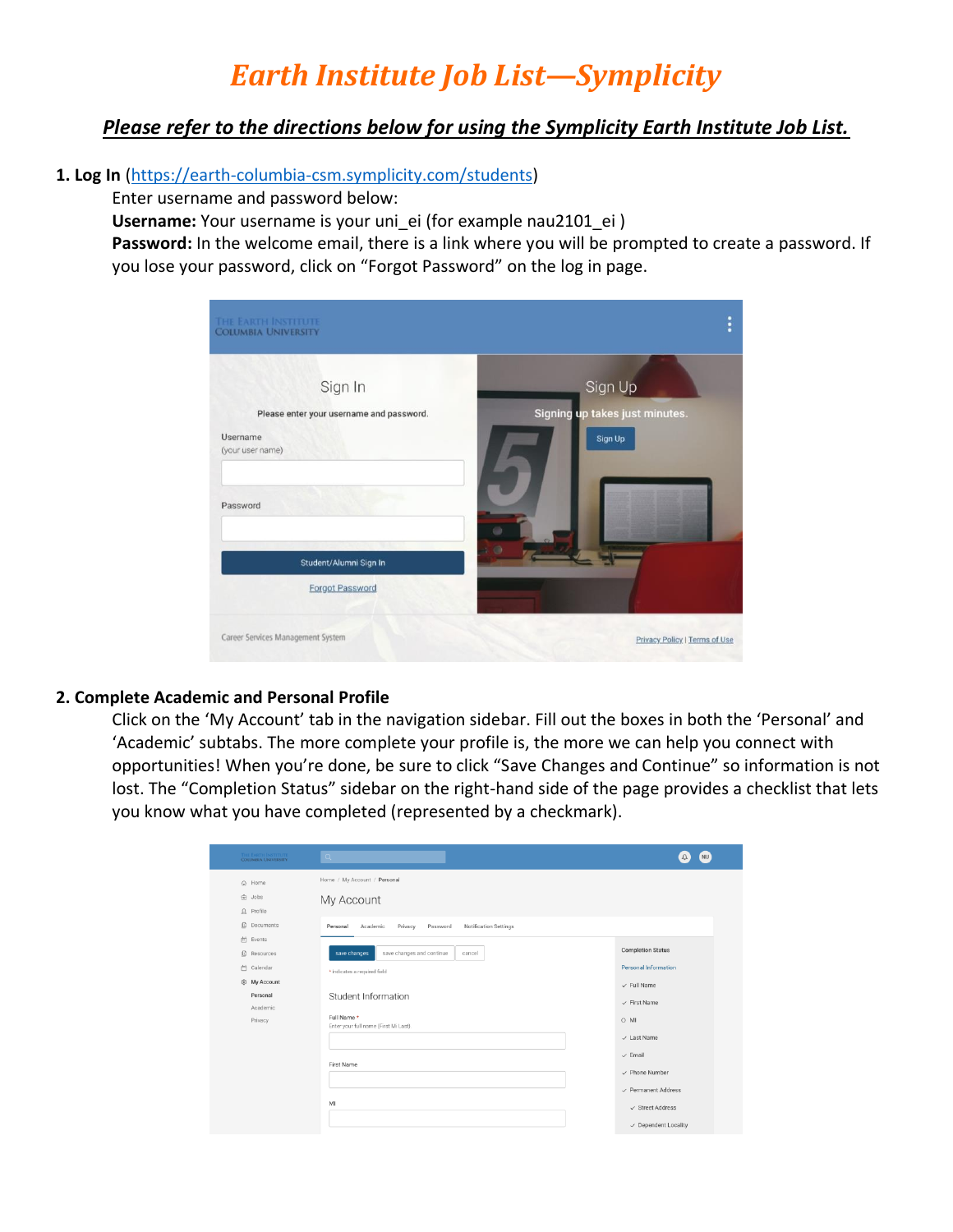If you click the 'Profile' tab in the navigation sidebar, you can publish your profile using the toggleswitch on the right-hand side of the page. Use discretion: after switching the Publish toggle-switch to "On," profiles can be viewed by employers and other online users.

#### **3. Upload and Publish a Resume**

Click on the 'Documents' tab in the navigation sidebar and then the 'Approved' subtab. Click on 'Add New' to continue. Be sure to 'Label' your document and select the 'Document Type' before choosing a file to upload. Your resume must be in Word, .pdf or .rtf to begin the conversion process. Click "Submit" after uploading your file. Your file should now be listed under the 'Documents' tab.

You can also add your resume to your "Career Portfolio" (See step 4 below for more information on how to complete the "Career Portfolio"). Don't forget to publish your resume in the Earth Institute Resume Book, which is open to employers! Simply click on "Opt-In Resume Book" and select the file in the dropdown menu under "Submit Resume".



#### **4. Create a Personalized Portfolio**

Click on the 'Documents' tab; when the drop-down menu appears, click on the 'Portfolio' subtab. To edit "The Career Portfolio," click on "Edit." Here you can add information about yourself that you want to make accessible to employers. Click "Save Changes" when you are finished. Once completed, from the Homepage you can generate a personal hyperlink to "Share Your Public Portfolio."

| THE EXITH INSTITUTE<br><b>COLUMBIA UNIVERSITY</b>                                                  | $\mathbf{Q}$<br>NU<br>Δ                                                                                                                                                                                                                                                                                                                                                                                                                                                                           |
|----------------------------------------------------------------------------------------------------|---------------------------------------------------------------------------------------------------------------------------------------------------------------------------------------------------------------------------------------------------------------------------------------------------------------------------------------------------------------------------------------------------------------------------------------------------------------------------------------------------|
| ∩ Home                                                                                             | Home / Documents / Portfolio                                                                                                                                                                                                                                                                                                                                                                                                                                                                      |
| <b>白 Jobs</b><br>$\Omega$ Profile                                                                  | Documents                                                                                                                                                                                                                                                                                                                                                                                                                                                                                         |
| $\begin{array}{c} \hline \end{array}$<br>Documents<br>Approved<br>Opt-in Books<br><b>Portfolio</b> | The Career Portfolio allows employers to view selected information about you in addition to your resume. Please enter the information you<br>$\circ$<br>would like to make available to them.<br>A sample Summary entry might be: "I am an Engineering major looking for a challenging summer internship with a technology company. I am<br>heavily involved with my university and community as the President of the Engineering club and am also active in local youth education<br>charities." |
| 尚<br>Events<br>$\mathbf{0}$<br>Resources                                                           | Opt-In Resume Book<br>Portfolio<br>Documents                                                                                                                                                                                                                                                                                                                                                                                                                                                      |
| m<br>Calendar<br><b>8</b> My Account                                                               | edit                                                                                                                                                                                                                                                                                                                                                                                                                                                                                              |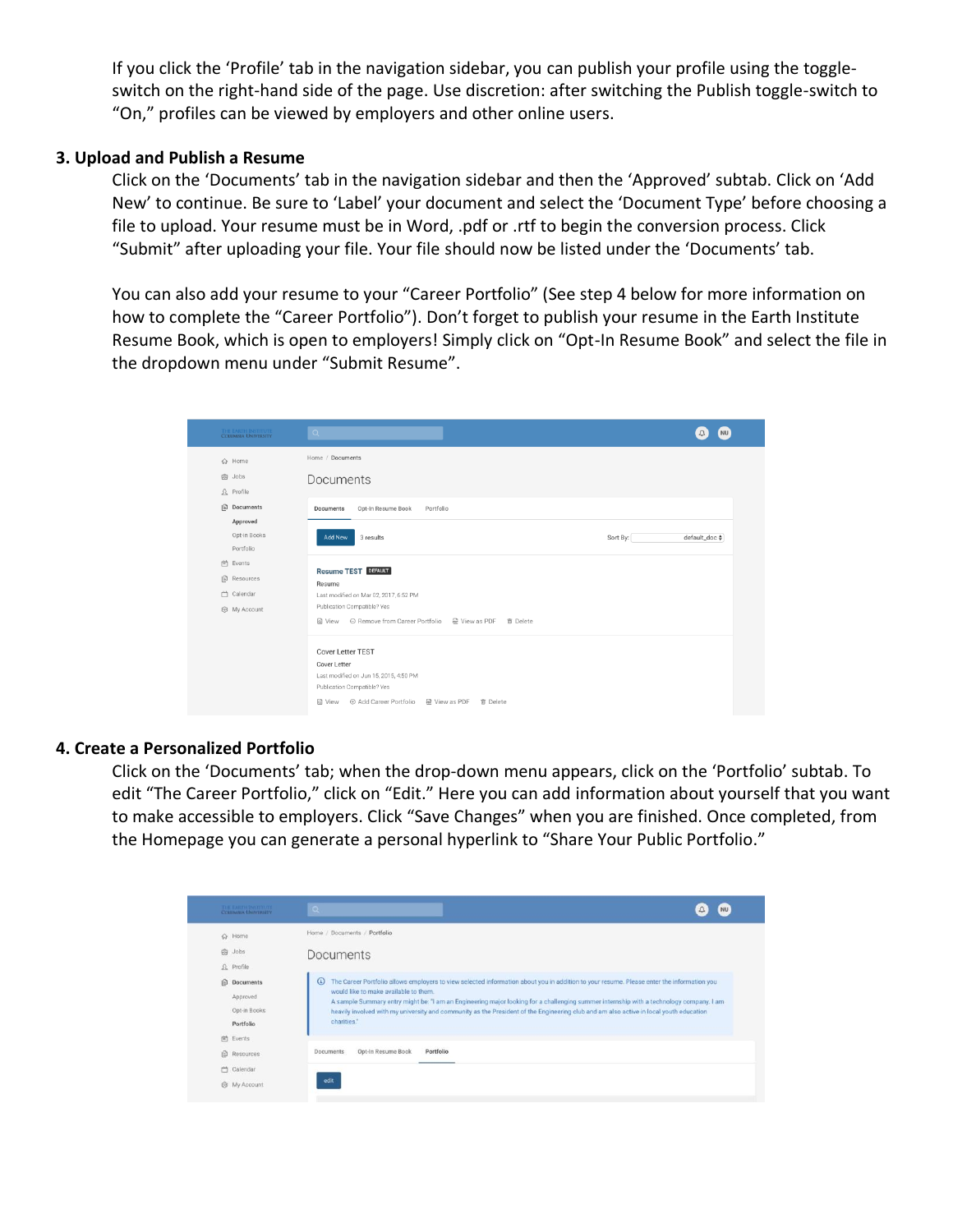#### **5. Explore Career Resources**

To explore career paths, click on the 'Resources' tab in the navigation sidebar. The "Career Finder" will prompt a 62-question quiz to assess where your interests lie. A list of careers that fit your interests and preparation level will be generated.



#### **6. Search for Jobs**

If you're ready to begin looking for opportunities, click on the 'Jobs' tab in the navigation sidebar. Here you can search through the job listings.

| THE EARTH INSTITUTE<br><b>COLUMBIA UNIVERSITY</b> | Q                                                                                      |                                                                            |                                                                                     | NU                     |
|---------------------------------------------------|----------------------------------------------------------------------------------------|----------------------------------------------------------------------------|-------------------------------------------------------------------------------------|------------------------|
| $\hat{w}$<br>Home                                 | Home / Jobs / Discover                                                                 |                                                                            |                                                                                     |                        |
| <b>命</b> Jobs<br>Discover                         | Job Postings                                                                           |                                                                            |                                                                                     |                        |
| My Job<br>Applications                            | Favorites<br>Discover<br>Applications                                                  |                                                                            |                                                                                     |                        |
| Extended Job<br>Search                            | 25mi<br>Search<br>Keywords<br>Location                                                 |                                                                            |                                                                                     |                        |
| $\Omega$ Profile                                  |                                                                                        | See all jobs                                                               |                                                                                     |                        |
| <b>B</b> Documents                                |                                                                                        |                                                                            |                                                                                     |                        |
| in Events                                         | <b>Trending Jobs</b>                                                                   |                                                                            |                                                                                     |                        |
| ß<br>Resources                                    |                                                                                        |                                                                            |                                                                                     |                        |
| □ Calendar                                        | NYC Department of Ho<br><br>圆                                                          | <b>SDG USA</b><br>圆                                                        | Earth Institute<br>圆                                                                |                        |
| @ My Account                                      | New York, NY United Stat<br>$\frac{1}{2}$                                              | New York, NY United Stat                                                   | New York, New York Unit                                                             |                        |
|                                                   | Sustainability Officer, Office of<br>3,<br>Development<br>Full-Time<br>Apply by Aug 13 | Paid internship developing<br>SDG index in the US<br>Internship<br>21d ago | Outreach Internship - All Ivy<br>and Sustainable Developme<br>Internship<br>12d ago | P<br>Ft<br>$1^{\circ}$ |
|                                                   | ☆<br>$\Box$                                                                            | ☆<br><b>C</b>                                                              | ☆<br>$\Box$                                                                         | 亡                      |